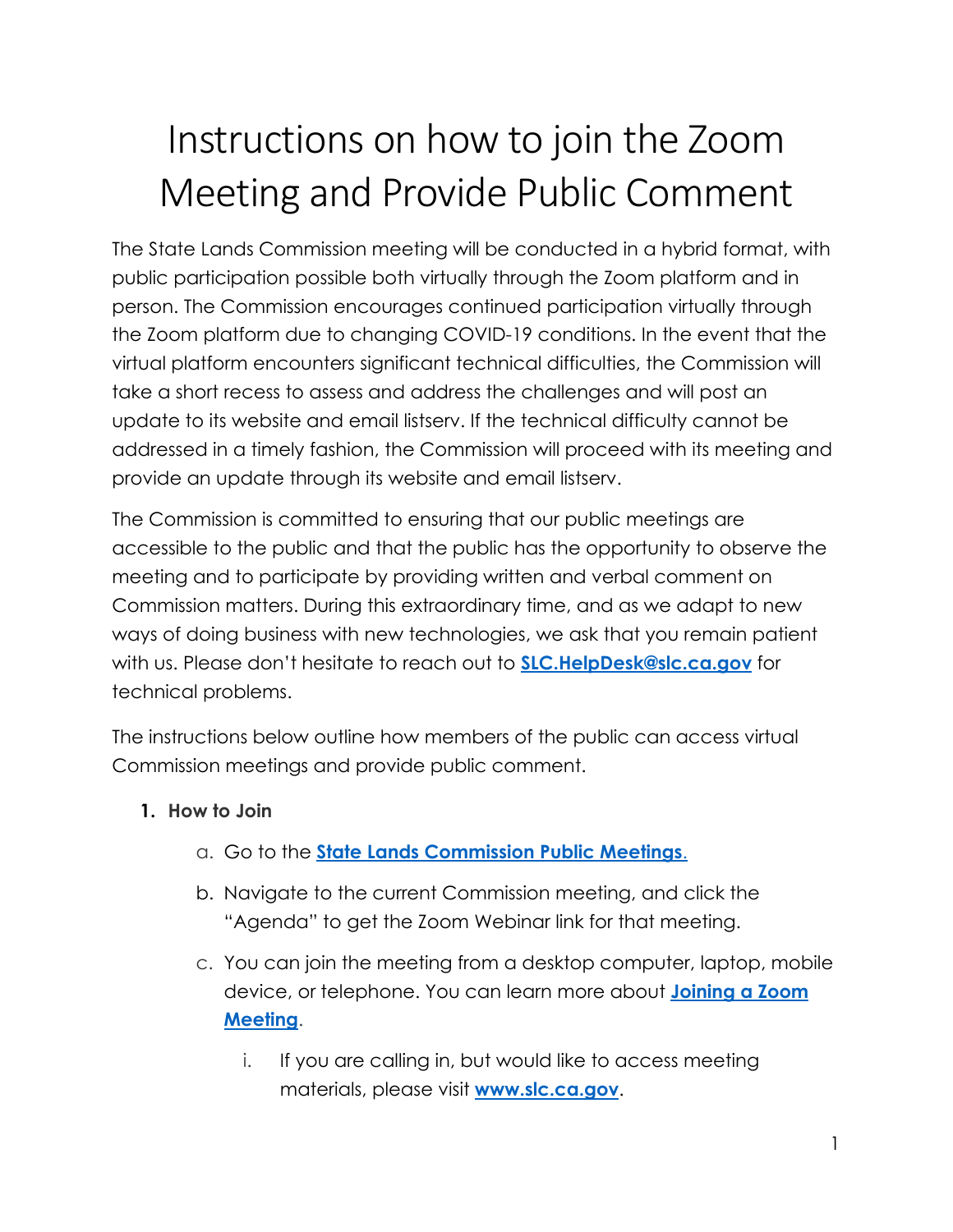- ii. We recommend that you test out your device, internet connection, and Zoom app compatibility well before attempting to join the meeting.
- d. When prompted, provide your name and email address to be placed in the meeting. You will automatically be muted when joining as an attendee.
- e. Members of the public can listen or watch the meeting via a live webcast. This is the traditional State Lands Commission Meeting webcast option. If you do not wish to comment on any item, we strongly encourage you to view the webcast using this link: **[www.cal-span.org](http://www.cal-span.org/)**; this will free up space on the Zoom Webinar for people who wish to verbally comment.
- f. For any technical questions, please email **[SLC.HelpDesk@slc.ca.gov](mailto:SLC.HelpDesk@slc.ca.gov)**.

#### **2. Providing Public Comment**

- a. Public comment for virtual State Lands Commission meetings can be provided in multiple ways.
	- i. Written Comments
		- 1. You are welcome to submit written comments to the Commission via email. Please send your comment to **[cslc.commissionmeetings@slc.ca.gov](mailto:cslc.commissionmeetings@slc.ca.gov)**. All written materials exhibited to the Commission during the meeting (presentations, maps, etc.) are part of the public record and are kept by the Commission. Written materials must be submitted to the Commission no later than *three business days* before the meeting. *Please Note: You are discouraged from submitting written materials to the Commission on the day of the meeting unless they are visual aids as it is difficult for Commissioners to thoroughly consider late submittals. No facsimiles, texts, or emails will be accepted during the meeting. All non-procedural communications become part of the record.*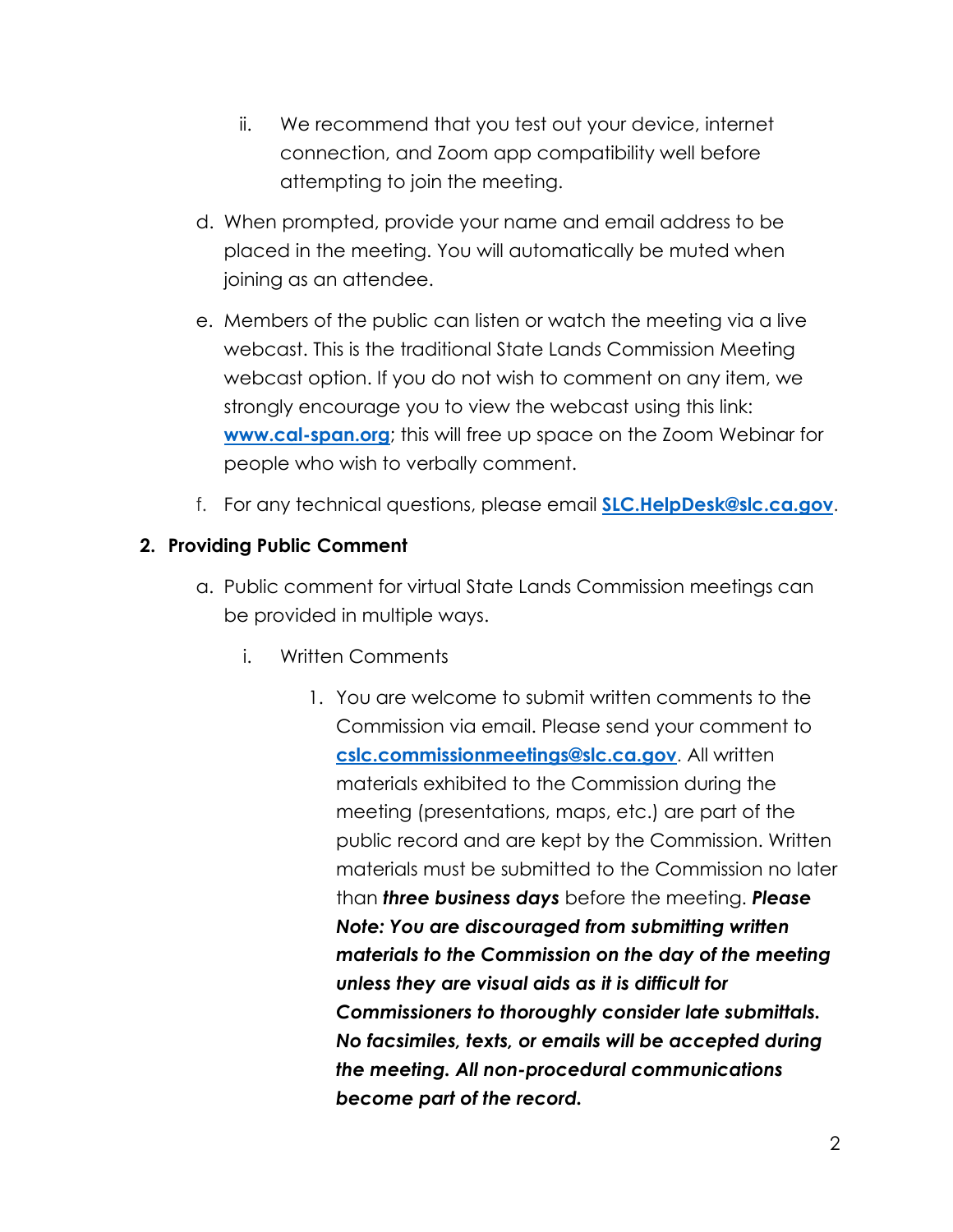- 2. In the subject line of your email, indicate the meeting date and the topic of your comment.
- 3. If you are writing in regard to an item on the Commission's agenda, please include the meeting date and item number in the email subject line. You can find the item number on the meeting agenda.
	- a. For example, if you are writing in reference to Item 6 on the Commission's June 23 meeting agenda, the subject line of your email would read: **"SUBJECT: 6/23/2022: Item 6"**
- 4. If you are writing with a general comment, please include the date of the Commission meeting and a brief title for your comment.
	- a. For example: **"SUBJECT: 6/23/2022: Comment on Planning for Rising Sea Levels"**
- ii. Verbal Comments
	- 1. Members of the public **who wish to comment verbally** can do so in two ways:
		- a. Join the meeting over the web from your PC, tablet, or smart phone using the following Zoom link: **[https://us02web.zoom.us/j/88426241180?](https://gcc02.safelinks.protection.outlook.com/?url=https%3A%2F%2Fus02web.zoom.us%2Fj%2F88426241180%3Fpwd%3DS0pEU1Qzc3A3OWtuaDZlZC85YmZHZz09&data=05%7C01%7CKim.Lunetta%40slc.ca.gov%7Cb4a7fa80d2fa41b0ea6a08da459ec400%7C5d87bd7bd6df44c49e8fb0895e3dffe7%7C0%7C0%7C637898846042429486%7CUnknown%7CTWFpbGZsb3d8eyJWIjoiMC4wLjAwMDAiLCJQIjoiV2luMzIiLCJBTiI6Ik1haWwiLCJXVCI6Mn0%3D%7C2000%7C%7C%7C&sdata=euhw9pQZH9itpzMsUYtc7wAbaEk9%2FbCua1vjyfumDGg%3D&reserved=0) [pwd=S0pEU1Qzc3A3OWtuaDZlZC85YmZHZz09](https://gcc02.safelinks.protection.outlook.com/?url=https%3A%2F%2Fus02web.zoom.us%2Fj%2F88426241180%3Fpwd%3DS0pEU1Qzc3A3OWtuaDZlZC85YmZHZz09&data=05%7C01%7CKim.Lunetta%40slc.ca.gov%7Cb4a7fa80d2fa41b0ea6a08da459ec400%7C5d87bd7bd6df44c49e8fb0895e3dffe7%7C0%7C0%7C637898846042429486%7CUnknown%7CTWFpbGZsb3d8eyJWIjoiMC4wLjAwMDAiLCJQIjoiV2luMzIiLCJBTiI6Ik1haWwiLCJXVCI6Mn0%3D%7C2000%7C%7C%7C&sdata=euhw9pQZH9itpzMsUYtc7wAbaEk9%2FbCua1vjyfumDGg%3D&reserved=0)**

#### **Password:** 096929

- b. Join the meeting by phone using the following call-in numbers: 1 (253) 215-8782 or 1 (346) 248- 7799 and use the **Webinar ID:** 884 2624 1180
- 2. Persons speaking at State Lands Commission meetings are accustomed to filling out a speaker form. To allow for a more orderly process of identifying speakers in advance, the Commission will use virtual speaker forms. The virtual speaker form will allow Commission staff to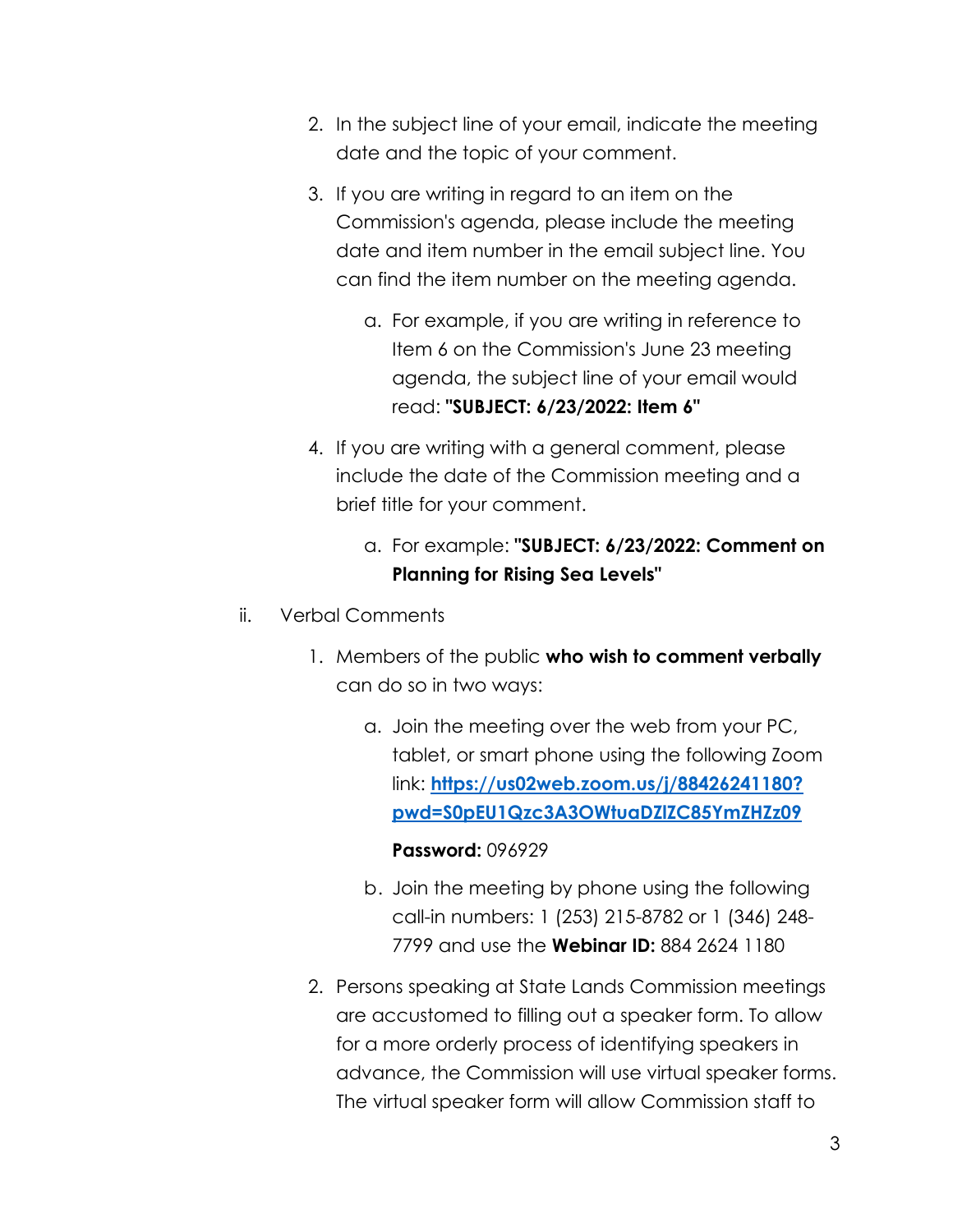identify commenters interested in a particular item, locate them within the Zoom Webinar attendee list, and unmute them so they can address the Commission at the appropriate time.

#### **To request to speak on an item:**

If you would like to comment on an item, please fill out a virtual **Speaker Request** form. This virtual **Speaker Request** form is found on the Commission's homepage **[www.slc.ca.gov](http://www.slc.ca.gov/)** and the meeting agenda.

**If you are unable to complete a virtual Speaker Request form, you will still be able to provide verbal comments. Please raise your hand using the Zoom Webinar hand raise function or dial \*9 if calling from a telephone.** 

- 1. At the beginning of the meeting and for each agendized item at the public meeting, the Commission will ask whether there are any requests for public comment.
- 2. If you want to provide verbal comments on a specific agenda item, you will need to "**[Raise your hand](https://support.zoom.us/hc/en-us/articles/205566129-Raise-Hand-In-Webinar)**" during the Zoom meeting. **\*If calling into the meeting from a telephone, you can use "Star (\*) 9" to raise/lower your hand.**
- 3. Once your hand is raised and it is your turn to speak, the Commission staff will unmute you, announce your name, and you will be able to make your public comment to the Commission. **\*Depending on how you have called in, you may also need to unmute yourself on your device.**
- 4. A speaker's time allotment is generally 3 minutes but is ultimately at the discretion of the Chair. It is strongly recommended, though not required, that public comments be submitted in writing beforehand so they